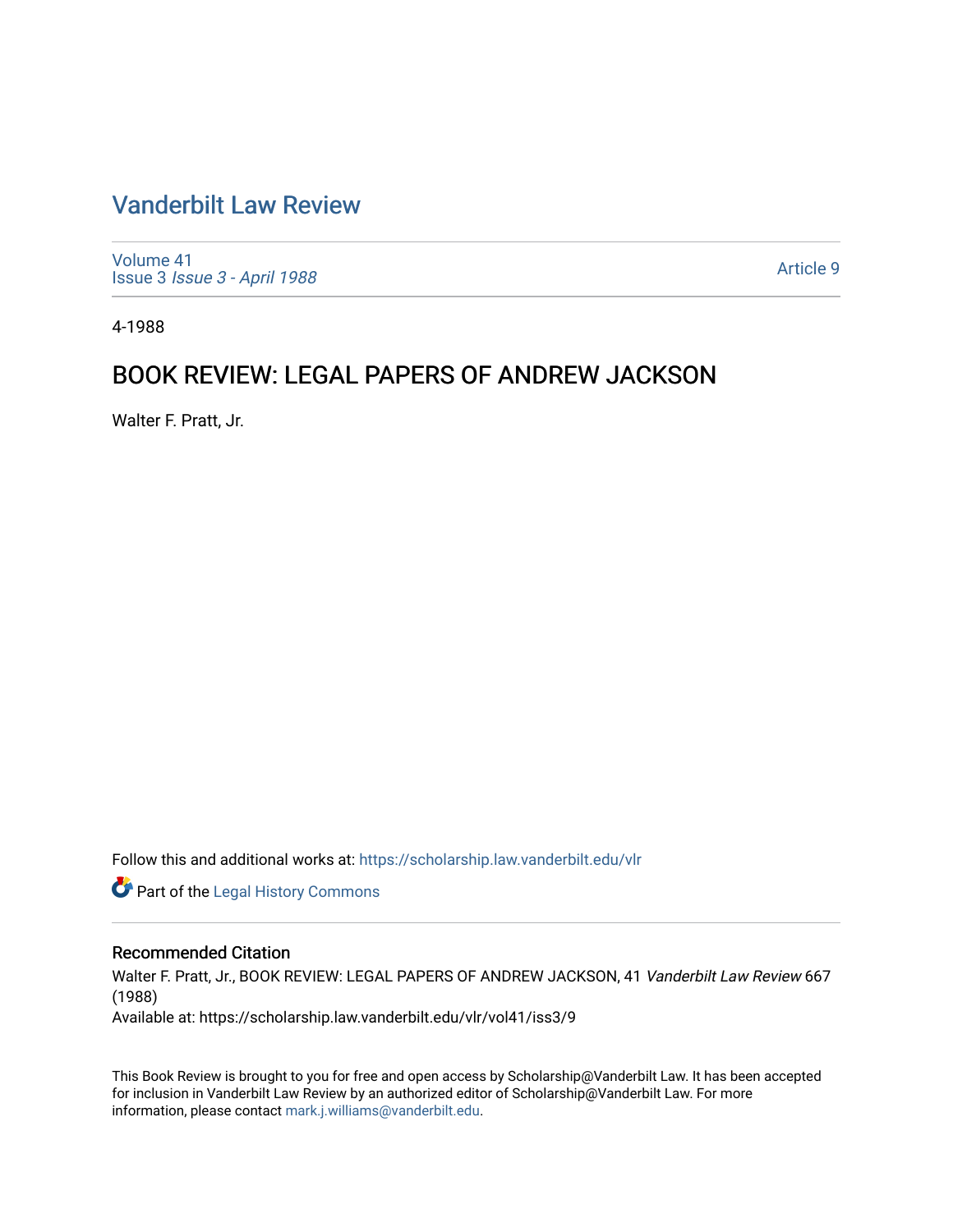## **BOOK REVIEW**

**LEGAL PAPERS OF ANDREW JACKSON.** Edited by James W. **Ely,** Jr. and Theodore Brown, Jr. Knoxville, Tenn.: The University of Tennessee Press, **1987, pp.** lxvi, 420.

*Reviewed by Walter F. Pratt, Jr.\**

The *Legal Papers of Andrew Jackson* is a handsomely edited book and a credit both to its editors and its publisher.<sup>1</sup> James W. Ely, Jr. and Theodore Brown, Jr. have done an impressive job of supplementing the limited manuscript record with information about the attorneys, the litigants, and the issues involved in each of the selected cases.' In fact, the additions are so substantial that the title is somewhat misleading: this is really a carefully documented account of the history of law in central Tennessee between 1787 and 1804.<sup>3</sup> The result is a valuable addition to the emerging history of law in early America. One can only hope that this will not merely become part of what one reviewer termed the "last extended series to contain the papers of a great American'"4

**3. I** refer especially to the almost 50-page introduction and the equally long biographical register of Jackson's colleagues in the legal profession. Both are valuable starting points for anyone doing research in the period. The editors have already begun the exploration of Tennessee's early legal history using these papers. *See* **Ely,** *Andrew Jackson as Tennessee State Court Judge, 1798- 1804,* 40 **TENN.** HisT. **Q.** 144 **(1981); Ely,** *The Legal Practice of Andrew Jackson,* **38 TENN. HisT. Q.** 421 **(1979);** Note, *The Tennessee County Courts Under the North Carolina and Territorial Governments: The Davidson County Court of Pleas and Quarter Sessions, 1783-1796, as a Case Study,* **32 VAND. L. REV.** 349 **(1979)** (authored **by** Theodore Brown).

4. Rogers, Book Review, 83 S.C. HIST. MAG. 80, 80 (1982). One would also hope that the success of this compilation would encourage the collection of manuscripts in one place, preferably the state archives. The editors' des seats are distressing, though familiar. Surely the time has come for each state to have a single, central archive to maintain all court records that are more than, say, **50** years old.

**<sup>\*</sup>** Associate Professor of Law, University of Notre Dame.

**<sup>1.</sup>** The *Legal Papers of Andrew Jackson* is a supplement to *The Papers of Andrew Jackson* **(S.** Smith, H. Owsley, H. Moser **& S.** Macpherson eds. **1980,** 1984), also published **by** the University of Tennessee Press.

<sup>2.</sup> The editors were hindered **by** the fact that most of Jackson's papers and those of his contemporaries in the Tennessee legal community have not survived. **LEGAL PAPERS OF ANDREW JACKSON** IX-iXi, xliv **(J. Ely** & T. Brown eds. **1987)** [hereinafter **LEGAL PAPERS].**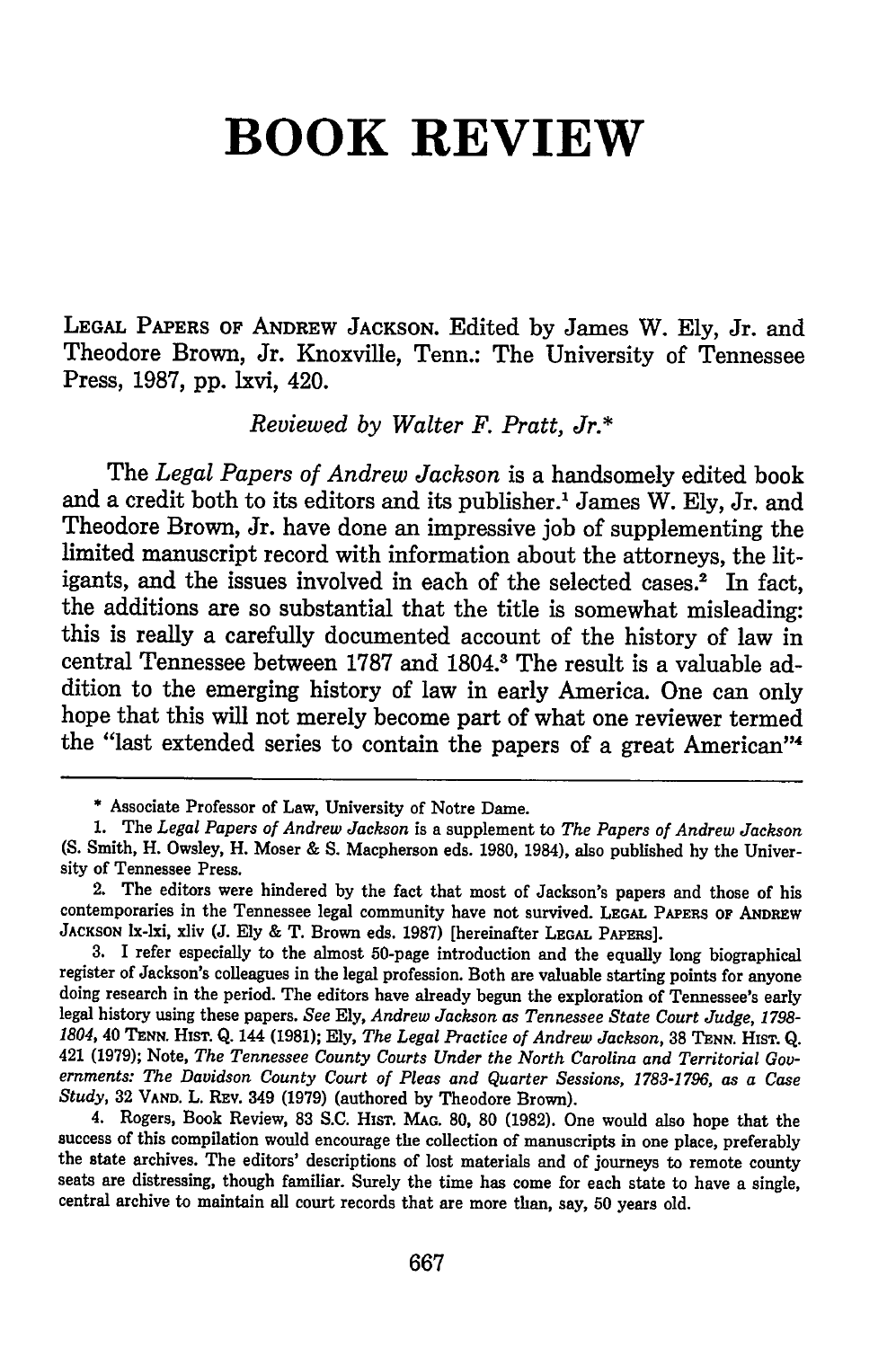and that publishers will be encouraged by this success to continue to make manuscripts available to a wide audience.<sup>5</sup>

Although not advertised as a contribution to the celebration of the bicentennial of the Constitution, this book is that as well. Andrew Jackson became a member of the bar on September 26, 1787, the very day that Congress first considered the proposed Constitution.' In the same month one James Robertson deeded his half interest in lot nine in Nashville to a James Lanier.<sup>7</sup> None of those events of September 1787 created a fissure in history; they reflect more continuities than disjunctions. The actions of the Philadelphia Convention, to be sure, have had a more momentous impact than did Jackson's admission to the bar. Even so, Jackson's brief career in the law, as illustrated in this volume, reminds us of the continuously emerging mosaic of American legal culture. Especially in a "Bicentennial Year," it is all too easy to allow the allure of federal constitutional law to overshadow the more mundane but arguably more important events in the trenches of the legal system. This volume corrects our focus by giving us a legal footsoldier's view of law in the frontier society of Tennessee as the eighteenth century became the nineteenth.

Having presented a corrected, or at least complementary, view, this volume is still sufficiently rich to suggest any number of topics for further research. For a "legal" or "judicial" biography of Jackson the sources are inadequate because Jackson left so few traces; yet for a history of the legal profession the sources are highly suggestive because Jackson provides an archetype.

All who have searched legal manuscripts for information about judges or lawyers will find much that is familiar here. The pleadings are so filled with formal language that they furnish frustratingly little insight into the actual facts behind each case. The records are agonizingly lacking in evidence about the nature of actual argument before the judges. The judicial opinions are so sparse that we get only the barest glimpse into the judicial process. The editors have responded admirably to these gaps in the manuscript records. Using the records as a framework, they have constructed an annotated bibliography, and even

**<sup>5.</sup>** There are no doubt other items worthy of publication, but I especially have in mind *The Bland Casebook,* which the editors discovered at the Maryland Historical Society in Baltimore. This manuscript is 140 pages long and contains reports of superior court cases written by Theodorick Bland while he was in Tennessee between 1799 and **1801.** *See* **LEGAL PAPERS,** *supra* note 2, at lxv. For an example of the successful publication of court documents, see 1-4 **NORTH** CAROLINA HIGHER-COURT RECORDS **[SECOND SERIES]** (M. Parker & W. Price eds. **1968-74)** and **5-6** NORTH **CAROLINA HIGHER-COURT MINUTES [SECOND SERIES]** (W. **Price** ed. **1974-81 ).**

*<sup>6.</sup> See* **1 THE DOCUMENTARY HISTORY OF THE RATIFICATION OF THE CONSTITUTION: CONSTITU-TIONAL DOCUMENTS AND RECORDS, 1776-1787, at 322, 327-28** (M. **Jensen** ed. **1976)**

**<sup>7.</sup> LEGAL** PAPERS, *supra* **note** 2, **at 90.**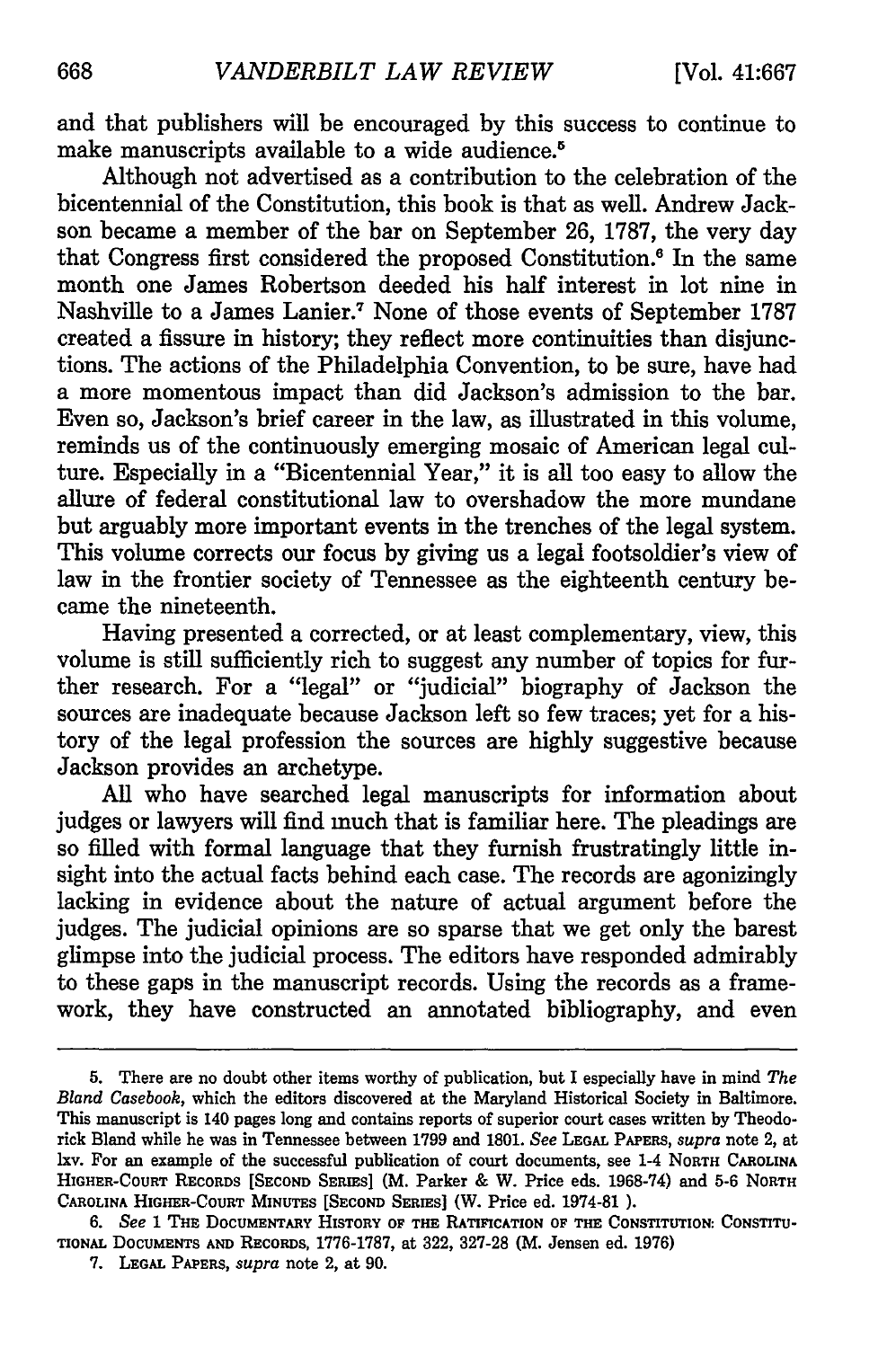prosopography, for early Tennessee.

From the editors' efforts we have a valuable statistical picture of Jackson's practice. For example, Jackson, as prosecutor, had a conviction rate of just over sixty percent in criminal cases.<sup>8</sup> As a private attorney he sometimes tried eight jury cases in a single day." Obviously those statistics contribute to our understanding of the frontier court system, allowing us to better compare developments in the first southwest with those in the original colonies. Likewise, Jackson's experiences tell us a great deal about the kinds of cases decided by the courts of early Tennessee. The editors, for example, call attention to the "vigorous economy of land speculation and [the] burgeoning commerce" reflected in the cases. $10$ 

But the editors also show us a problem with many sources of this kind: we learn little about Jackson the man.<sup>11</sup> The Jackson encountered in this volume is not the swashbuckling military hero. It is not even the Jackson who, as judge, steps down from the bench and singlehandedly apprehends a menacing criminal.<sup>12</sup> Instead, we find a Jackson who was a "gentleman" of "unblemished moral character."<sup>13</sup> Indeed! In short, the problem for any prospective biographer is that the papers tell us what Jackson *did* but not what he *thought.* The sources do not allow a biographer to provide the "graphic portrayal of character and exploit" that is essential to any biography.<sup>14</sup>

The primary difficulty facing any biographer is that, in spite of the volume's title, Jackson himself plays but a small role. These are really the legal papers of middle Tennessee. Fittingly for a collection centered on the hero of the common people,<sup>15</sup> yet also ironically for a man who gave his name to an era of American politics,<sup>16</sup> there are no figures who tower over the legal landscape in the way that James Madison stands astride the Philadelphia convention or John Marshall reigns over the

11. *See id.* at liii-liv.

13. *Id.* at 3 (Jackson's license to practice in the county courts of North Carolina).

<sup>8.</sup> *Id.* at xxxviii. For articles based on these manuscripts, see *supra* note 2.

<sup>9.</sup> LEGAL PAPERS, *supra* note 2, at xl.

<sup>10.</sup> *Id.* at xli; *see, e.g., id.* at 22-27 (Jackson representing Detroit mercantile firm); *id.* at 60- 67 (Jackson seeking to recover client's share of expenses for transport of goods between Pennsylvania and Nashville); *id.* at 78-89 (Jackson representing Maryland merchant).

<sup>12.</sup> The editors report in an appendix their unsuccessful efforts to verify this tale of Russell Bean. *Id.* at 395-97. I must concede to being torn between admiring their professional skills and recalling an image of the Grinch who stole another legend.

<sup>14.</sup> Lee, *Principles of Biography,* in **ELIZABETHAN AND** OTHER ESSAYS 31, 51 (F. Boas ed. 1929).

**<sup>15.</sup>** *Cf.* R. **REMINI,** ANDREW **JACKSON AND THE COURSE** OF AMERICAN FREEDOM, 1822-1832, at <sup>116</sup>**(1981)** (stating that "Jackson saw his role as the champion of the people").

<sup>16.</sup> *See generally A.* **SCHLESINGER, THE AGE OF JACKSON** (1945); J. WARD, ANDREW **JACKSON, SYMBOL** FOR **AN AGE** (1955).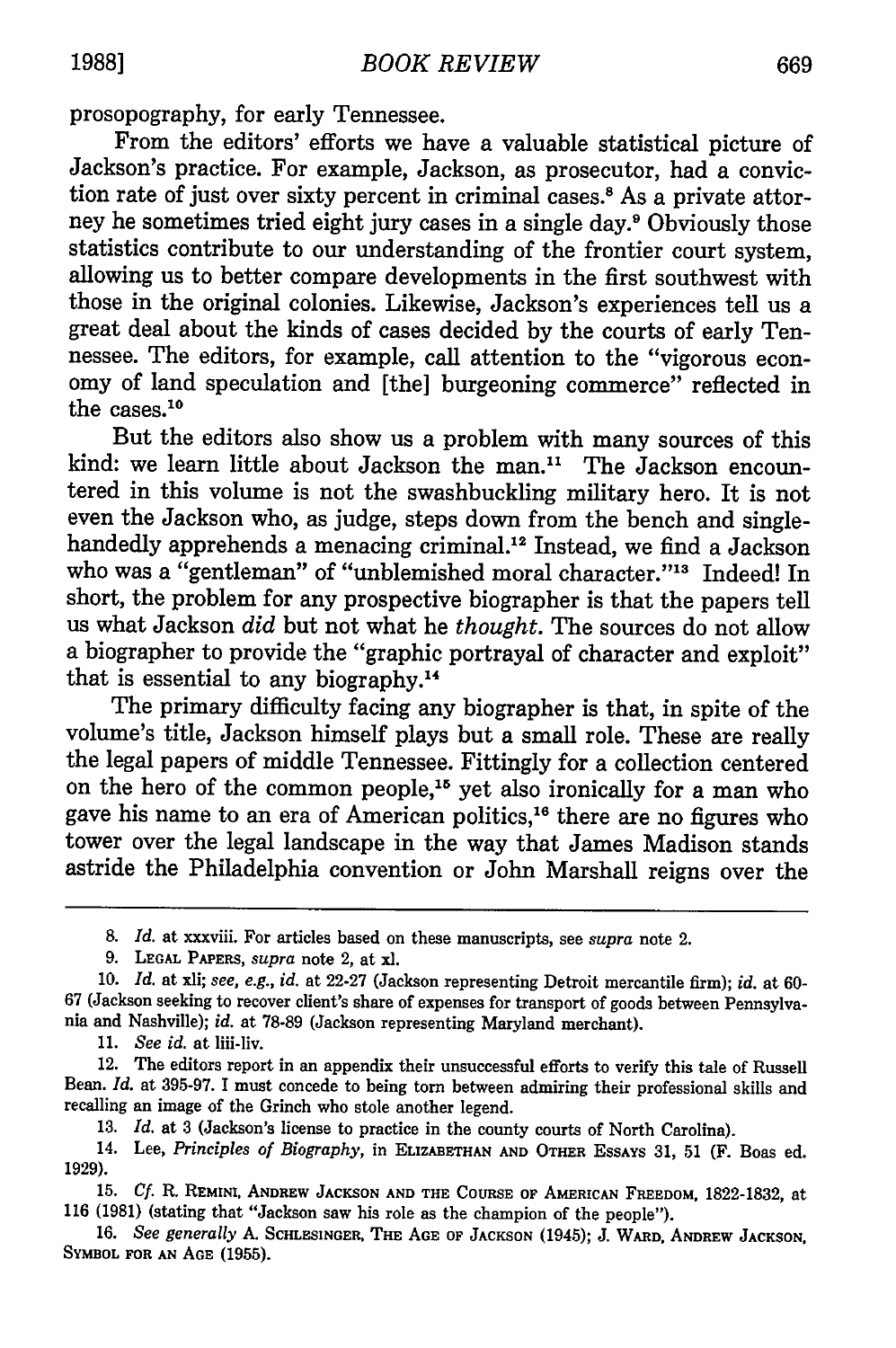Constitution itself. Those who populate this volume, though not petty, are by no means giants. Jackson serves as the focal point more because of fame earned by later political activities than because of any excellence in his legal career. The available sources give us only the occasional insight into Jackson's intellect or personality. Indeed, for insight into Jackson's character, one would look in vain even in the main volumes of this series<sup>17</sup> because the "many invisible circumstances... are more important than publick [sic] occurrences."18

The manuscript sources cannot, therefore, support a biography of any single member of this early nineteenth century legal community. That fact does not, however, diminish the value of these papers, for they offer a wealth of information about their legal community. They allow us to study Jackson and other lawyers "in terms of their broader involvement in the everyday life of their local communities, whose mores they necessarily shared to a greater or lesser degree."<sup>19</sup> In particular, these papers suggest two especially intriguing topics for those who would "row out over [the] great ocean of material and lower down into it, here and there, a little bucket, which will bring up to the light of day some characteristic specimen, from those far depths, to be examined with a careful curiosity."<sup>20</sup> For both the emergence of American law and the development of legal ethics this volume reveals a legal system on the verge of substantial change. Careful study of the evidence will allow us to better understand the colonial legal system and that of the early nineteenth century.

First, and above all else, this book evidences the powerful continuity of the English common law.<sup>21</sup> But there are also signs of an emerging *American* law-a process of birth that certainly merits careful attention as we expand our knowledge beyond New England.<sup>22</sup> The reader is likely to be struck initially by the dearth of what might be termed "local" arguments and precedents. Attorneys refer to English

**<sup>17.</sup>** *See* 1-2 **THE PAPERS OF** ANDREW **JACKSON (S.** Smith, H. Owsley, H. Moser & **S.** Macpherson eds. 1980, 1984); *see also* **1-7 THE CORRESPONDENCE OF** ANDREW **JACKSON (J.** Bassett ed. **1926- 35).**

**<sup>18.</sup>** Johnson, *Rambler No. 60* (Oct. 13, 1750), *reprinted in* 3 **THE** YALE **EDITION OF THE** WORKS **OF SAMUEL JOHNSON 321** (W. Bate & A. Strauss eds. 1969).

<sup>19.</sup> M. Bloomfield, American Lawyers in a Changing Society, 1776-1876, at viii (1976).

<sup>20.</sup> **L. STRACHEY, EMINENT VICTORIANS** V (1919); *cf.* Frank, *Ingredients of Judicial Biography,* 24 IND. L.J. 374, **375** (1949)judicial biography "is a peephole into an era").

<sup>21.</sup> Cf. **LEGAL** PAPERS, *supra* note 2, at xxviii-xxx. See also the invoice for books that Jackson purchased in 1797 from a Philadelphia bookseller, *id.* at 5-6, and the notes taken by Jackson on the oral argument by counsel in 1802, *id.* at 233-34. The invoice shows that most of the books Jackson purchased were English; the notes show that most of the cases cited by counsel were English.

<sup>22.</sup> *See* **AMBIVALENT LEGACY:** A **LEGAL HISTORY OF THE SOUTH (D.** Bodenhamer & **J. Ely** eds. 1984); *see also* Finkelman, *Exploring Southern Legal History,* 64 **N.C.L.** REv. **77 (1985).**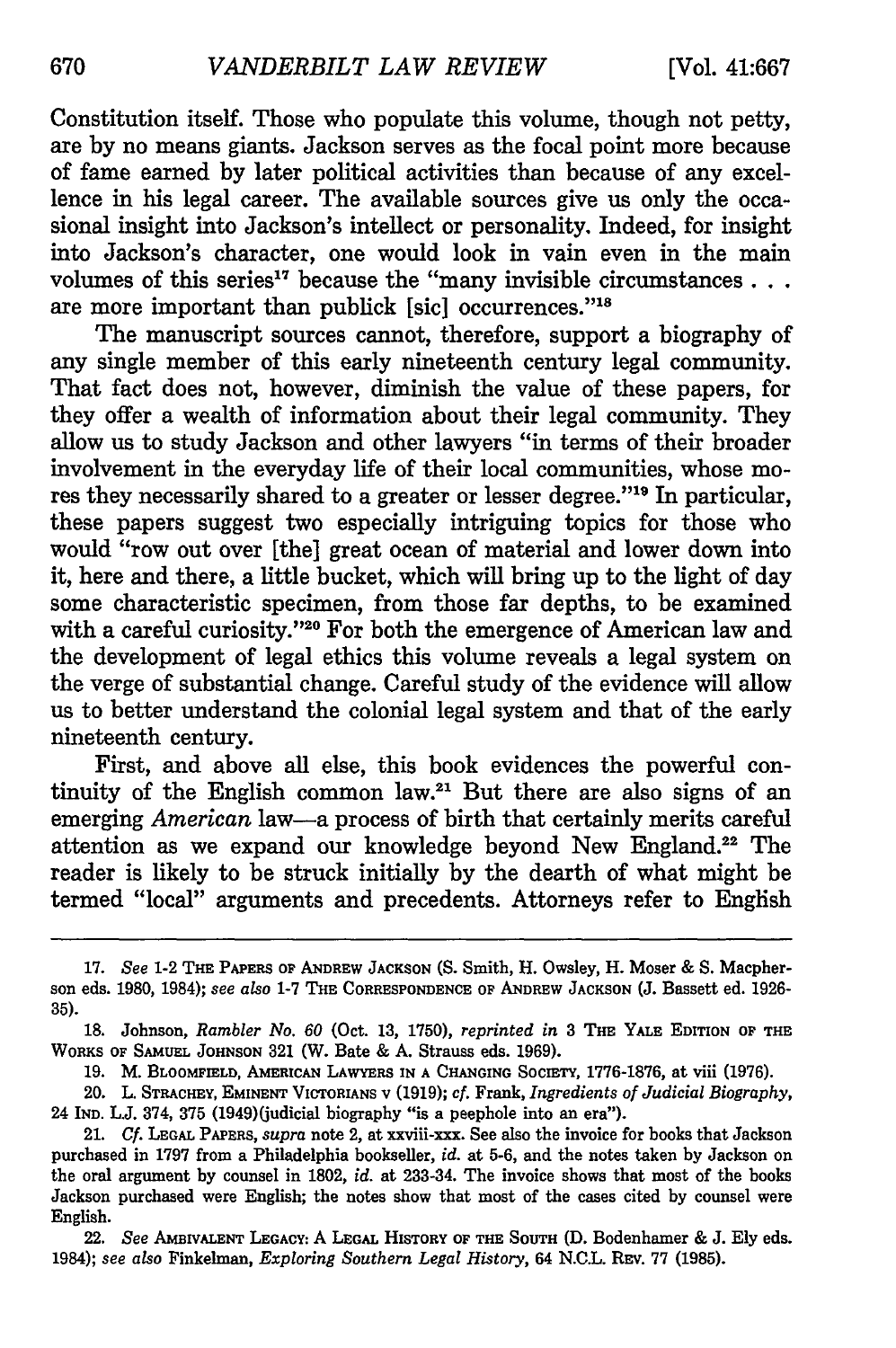precedent, followed by unchallenged observations that the similarity between English and Carolina statutes requires that they be applied in a like manner.<sup>23</sup> Anyone expecting to find a freewheeling frontier law will be surprised to read a comment by one of Jackson's colleagues on the bench that "where the Practice of this country is unsettled it is proper to recur to that of England."<sup>24</sup> Thus it happened that a lighted squib thrown in a county market in England and an Indian provincial prince came to influence a court in frontier Tennessee of 1801.<sup>25</sup> This volume, then, well illustrates the strength of the intellectual tradition that so tightly unified the new nation even at the moment when it precariously considered whether to throw off the Articles of Confederation in favor of the new Constitution.

There are, however, sporadic signs of an emerging American law. In public law, the new national and state constitutions percolated quickly to the frontier legal community. For example, in 1798, only two years after Tennessee joined the union, Jackson and others petitioned against a Tennessee law that required twelve months residence before anyone could be admitted to practice law. The petitioners asserted that the law was "inconsistent with the spirit of the federal constitution which declares that citizens of the United States shall be entitled to all the privileges of citizenship in the several states."<sup>26</sup> Similarly, in 1800 an attorney argued (though without citation or elaboration) that it was a violation of the Tennessee Constitution to impose the death penalty for horse stealing.<sup>27</sup>

The final year of the eighteenth century also offers a revealing example from private law. The dispute involved efforts to recover on a note that was twenty-five years old. The defendant's attorney relied upon a presumption of payment after a lapse of so much time. The attorney for the plaintiff responded:

It ought to be recollected by the Jury that the cases read [by the opposing attorney] are decisions of the British Courts and principally founded on the nature of that country. Such is the narrow insular situation of Great Britain that it is almost impossible for a Debtor to remove out of the reach of his Creditor[.] [I]f the Debtor had gone to the most remote corner of the Island the Creditor could easily pursue or send after him have suit brot and enforce the payment[.] [B]ut how different is the nature of the U.S. [T]he citizens are spread over an immense tract of Country and so little social intercourse carried on amongst those citizens that an age almost might elapse before the Creditor could possibly discover the retreat of his abscond-

23. **LEGAL PAPERS,** *supra* note 2, at **139.** The act concerned the admissibility of book accounts. *See also id.* at 113-14 (depicting a similar dispute about another statute).

**26. LEGAL PAPEaS,** *supra* note 2, at 102.

<sup>24.</sup> *Id.* at 292-93.

<sup>25.</sup> *Id.* at 210-11 nn.2-3. The cases are Scott v. Shepherd, 96 Eng. Rep. 525 (K.B. n.d.), and Rafael v. Verelst, 96 Eng. Rep. at 579 (K.B. n.d.).

**<sup>27.</sup>** *Id.* at 148.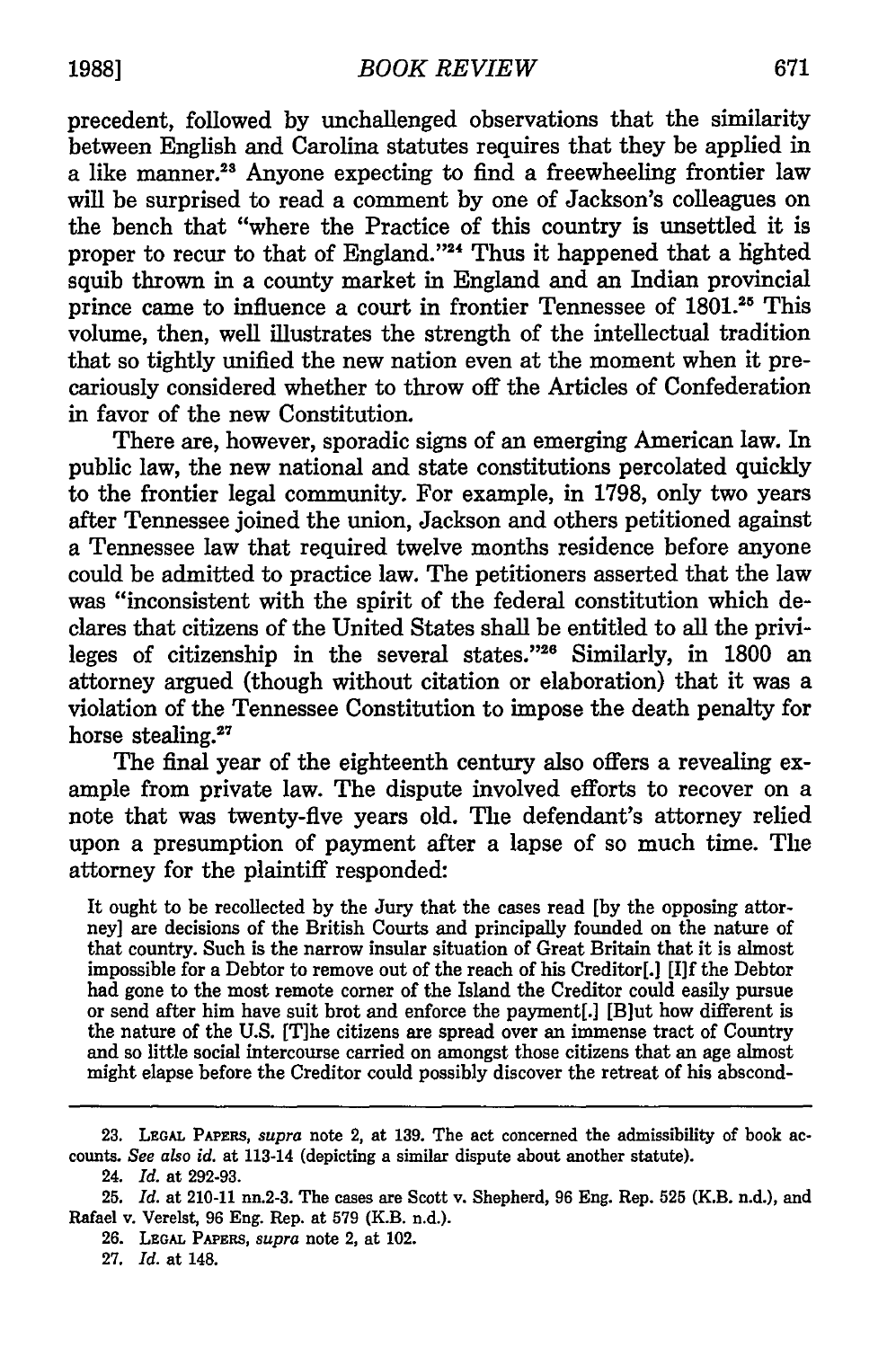ing Debtor even if he were to use all the diligence in his power, in England this could never be the case.<sup>28</sup>

Apparently accepting the plaintiff's argument, the court concluded that the question of payment, under the circumstances of the lapse of time, was one for the jury.<sup>29</sup>

On another occasion the court also let a case go to the jury, rejecting the common law distinction between trespass and case. "The line of distinction," the court said, "in many instances, is so nice, that it seems difficult to discover it."<sup>30</sup> If other instances could be found, the two cases might provide the nucleus for an analysis of the role of the jury in early Tennessee.<sup>31</sup> Regardless of the availability of other records, the court's willingness to ignore a distinction between trespass and case is provocative. Less than a year before, the court had dismissed a plaintiff's writ for using the phrase "a plea of Case" and omitting the words "Trespass on."<sup>32</sup> The apparent inconsistency between the two holdings is all the more suggestive because the earlier case (which the court did not allow to reach the jury) involved one of the rare examples of an attorney being sued for malpractice.

The treatment of malpractice suggests the second of the topics deserving of "careful curiosity"--- the development of legal ethics. Even more striking than the court's willingness to protect an attorney is Jackson's seeming disregard for proper conduct as either a lawyer or a judge. He acted as an arbitrator in a case in which he had appeared as counsel;<sup>33</sup> he served as a judge in cases in which he had represented one of the parties;<sup>34</sup> and he even sat as judge in cases in which he was a

- 29. *Id.* at 166.
- 30. *Id.* at 209-10.

31. In a similar vein, the editors report two instances of judges joining petitions for clemency for defendants convicted in trials before the same judges. *Id.* at 127 (Jackson did not join the petition); *id.* at 224 (Jackson signed this petition). The jurors' petition for clemency raises further questions about the complex factors that would ameliorate the harshness of the criminal law. For instance, in 1801 Jackson and another judge granted a defendant's plea of benefit of clergy. *Id.* at 212-15.

- 32. *Id.* at 182, 184.
- 33. *Id.* at 92-93.

34. *See id.* at 107-08, 151; *see also id.* at **80** (Jackson filed petition for client with court of which he was a member though he did not sit with court when it rendered a decision).

<sup>28.</sup> *Id.* at 165-66. The use of the verb "read" in the passage quoted in text suggests the nature of the argument to the court. The lawyers clearly had access to printed English reports which they apparently read to the court. Furthermore, the absence of written briefs or memoranda throughout this volume shows the legal culture to be predominantly oral. For a more complete understanding of the development of the legal system, we need to know when lawyers and judges began to communicate with each other in writing. To the extent that writing became distinctive, it would serve to separate the professional communications from the inevitably oral communications with a jury. For a more technical argument addressed to the differences between English and American appellate procedure, see *id.* at 195-96. See also the discussion of Tennessee's divorce law as being more liberal than that in England. *Id.* at 256-57.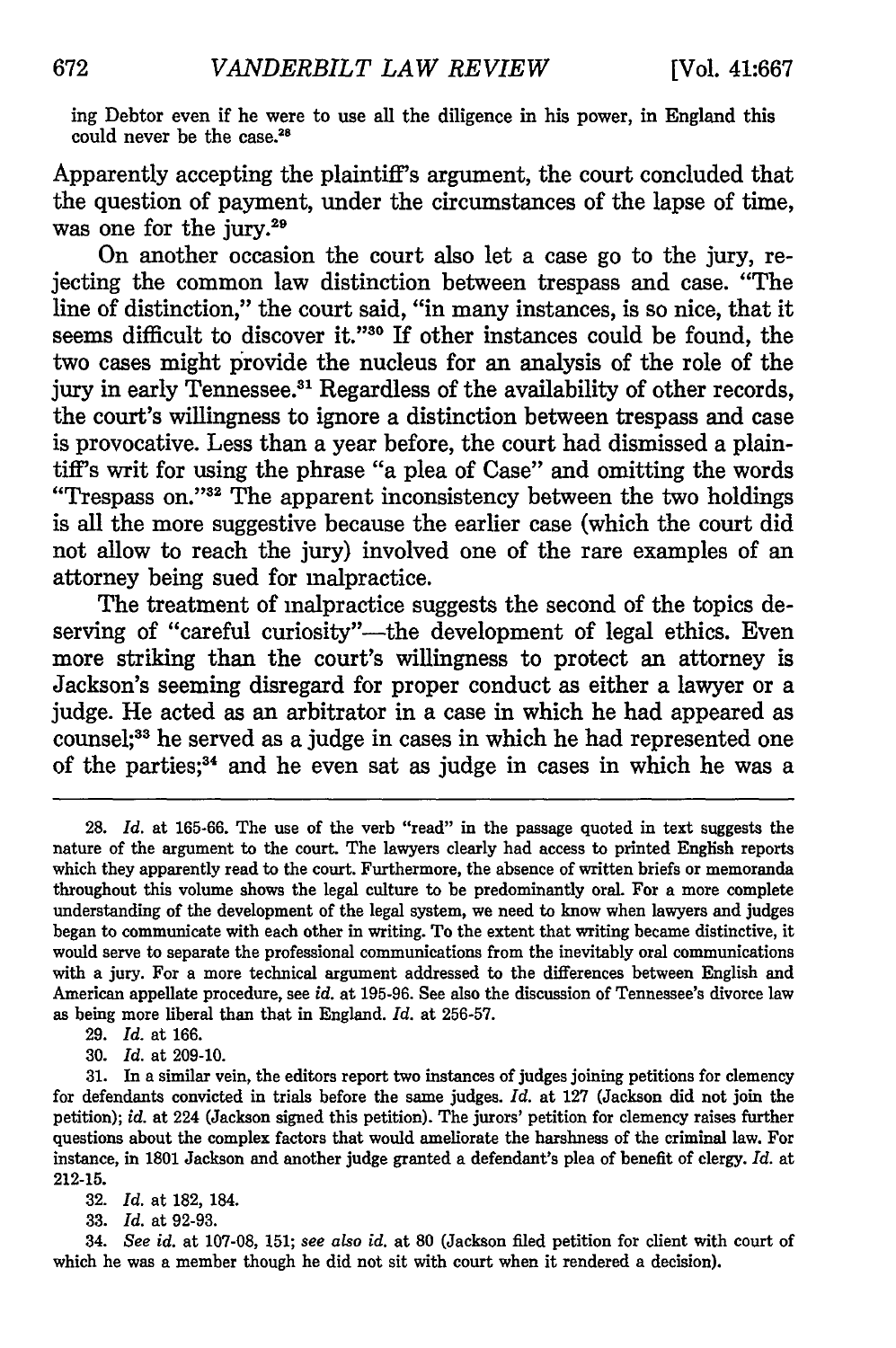party.<sup>35</sup>

Jackson's actions seem to violate the spirit, if not the language, of the Tennessee Constitution: "No judge shall sit on the trial of any cause where the parties shall be connected with him, by affinity or consanguinity, except by consent of parties."<sup>36</sup> Moreover, Jackson's conduct violated a maxim of ancient lineage: *"nemo sibi esse judex* vel *suis jus dicere debet.*"<sup>37</sup> Jackson's conduct in the face of such powerful edicts is puzzling. Possibly his insensitivity to ethical issues reveals his true personality-and we at last encounter the rake we expected. Yet Jackson continued to be one of the most popular, if not most respected, legal figures in middle Tennessee.<sup>38</sup> Therefore, it seems likely that his conduct was not an aberration. If Jackson did share the mores of his local community, then the editors have again given us a valuable benchmark. They quote G. Edward White's observation that the "specter of judicial conflicts of interest did not loom large to nineteenth-century Americans."<sup>39</sup> But that comment only raises the issue; it does not explain. Why, for example, if the issue was truly unimportant would it merit even a limited provision in the state constitution?

These papers are especially valuable for suggesting the chronology of inquiry because Jackson would himself later campaign against corruption in Washington, D.C.<sup>40</sup> In turn, the subsequent excesses of Jacksonian democracy found an articulate opponent in David Hoffman, "the father of American legal ethics."<sup>41</sup> Hoffman originally included "Observations on Professional Deportment" in his *Course of Legal Study* in 1817.<sup>42</sup> Reacting "against the debasement of professional mores that he perceived in the Jacksonian era,"<sup>43</sup> Hoffman expanded his observations to a list of *Fifty Resolutions in Regard to Professional Deportment,*

**<sup>35.</sup>** *Id.* at 201 & n.1; *id.* at 263; *see also id.* at 151-56 (Jackson sat as judge on case in which he was potentially liable as assignor of note in dispute).

<sup>36.</sup> **TENN. CONST.** of 1796, art. V, § 8. At least one other judge recused himself in similar circumstances, though the editors could discover no direct evidence of the reason. **LEGAL** PAPERS, *supra* note 2, at Ivi.

<sup>37. &</sup>quot;No man ought to be his own judge, or to administer justice in cases where his relations are concerned." *See, e.g.,* H. BROOM, A SELECTON **OF LEGAL** MAXIMS 116 (7th Am. ed. 1874).

**<sup>38.</sup>** R. **REMINI, ANDREW JACKSON** AND THE **COURSE** OF AMERICAN EMPIRE, **1767-1821,** at 124 **(1977).** As the editors note, "[A]s a lawyer, Jackson experienced considerable success and enjoyed a favorable reputation." **LEGAL** PAPERS, *supra* note 2, at xliv.

**<sup>39.</sup> LEGAL** PAPERS, *supra* note 2, at **Ivi** (quoting **G. WHITE,** THE AMERICAN JUDICIAL **TRADITION** 40 **(1976)).** For another account of the development of ethical concerns in the early republic, see **J.** NOONAN, BRIBES 427-51 (1984).

<sup>40.</sup> *See* **J.** *NOONAN, supra* note **39,** at 449-51.

<sup>41.</sup> T. **SHAFFER, AMERICAN LEGAL ETHICS 59 (1985).** The second chapter of *American Legal Ethics* **is devoted** to **an exploration of Hoffman's principles.** *See id.* at 59-164; *see also* Bloomfield, *David Hoffman and the Shaping of a Republican Legal Culture,* **38** MD. L. REv. **673 (1979).**

<sup>42.</sup> T. **SHAFFER,** *supra* note 41, at **59.**

<sup>43.</sup> Bloomfield, *supra* note 41, at 684.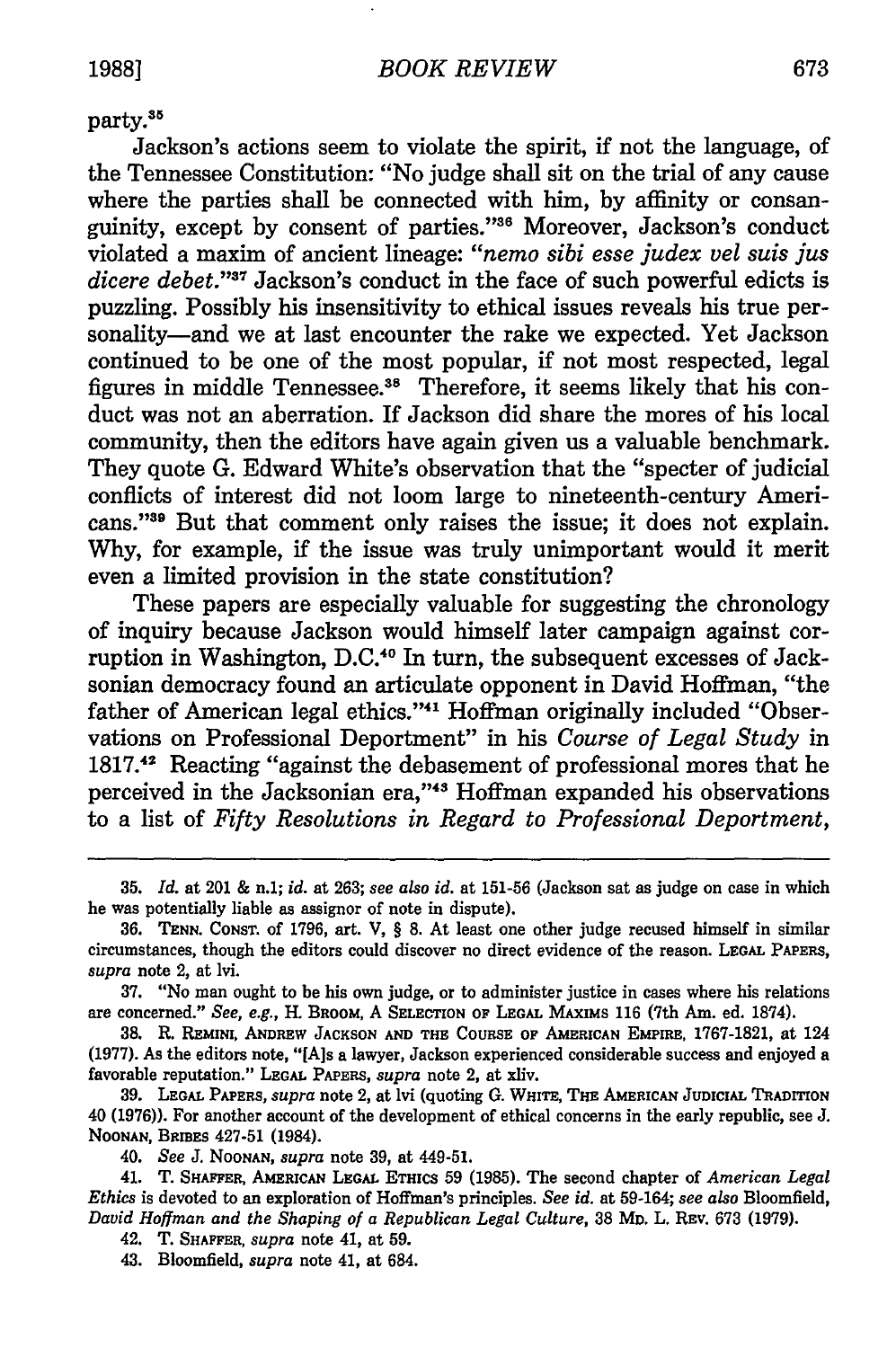which he published in **1836.<sup>44</sup>**Among Hoffman's resolutions was the following:

**If** I have ever had any connection with a cause, I will never permit myself (when that connection is from any reason severed) to be engaged on the side of my former antagonist. Nor shall any change in the *formal aspect* of the cause induce me to regard it as a ground of exception. It is a poor apology for being found on the opposite side, that the present is but the *ghost* of the former cause.4

Neither Jackson nor Hoffman seems to have appealed to the ethics of a profession. For both men, rules of proper conduct appear to have been standard across occupational lines. Still, the contrast between the reality of Jackson's conduct and the aspiration of Hoffman deserves explanation. It is possible that the elite who made up the bar sought to protect themselves—witness the court's rejection of the malpractice action. But that explanation is not consistent with Jackson's argument against a residency requirement.<sup>46</sup> If the elite wanted to protect themselves they should have attempted to limit access to the profession as well as to thwart malpractice actions. Moreover, not until Judge George Sharswood's 1854 lectures do we have an argument for a distinct professional ethics.<sup>47</sup>

In the absence of an established, self-protecting elite, we need to look elsewhere to begin understanding the benchmark provided by this volume. We need look no further than the legal system itself. In the early 1800s, the Tennessee legal system was still immature. There was not yet a strong sense of distinction between law and politics. In the absence of a professional bench and bar, decisions of courts retained much of the character of community decisions, in which it was appropriate for everyone to participate, accepting certain of the characteristics of the rough-and-tumble politics of the times.<sup>48</sup> Hoffman's 1836 work represents the final vestige of that undifferentiated system. By then there was developing a court system and bar which increasingly viewed itself as a profession. One result of that development was Sharswood's attempt to establish a separate professional ethic.<sup>49</sup> The *Legal Papers of Andrew Jackson* suggests that the development of a conscience peculiar to lawyers went hand-in-hand with the separation of

49. For a more complete discussion of this point, see T. SHAFFER, *supra* note 41, at **167-361.**

<sup>44.</sup> T. **SHAFFER,** *supra* note 41, at **59-68.** The entire list is published as an appendix to **J. RAM,** A **TREATISE ON FACTS AS SUBJECTS OF INQUIRY BY A JURY** 386-99 **(J.** Townshend 3d Am. ed. **1873).**

<sup>45.</sup> J. **RAM,** *supra* note 44, at **387.**

<sup>46.</sup> *See supra* note **26** and accompanying text.

<sup>47.</sup> T. **SHAFFER,** *supra* note 41, at 76-77, 167-77.

<sup>48.</sup> *Cf.* J. **NOONAN,** *supra* note 39, at 31 (indicating that "[tlo put an antibribery ethic into practice in even a limited sphere-as opposed to announcing what it should be-required men professionally interested in the process of judging; it required a corps of men whose skill consisted in the presentation of facts and law and argument").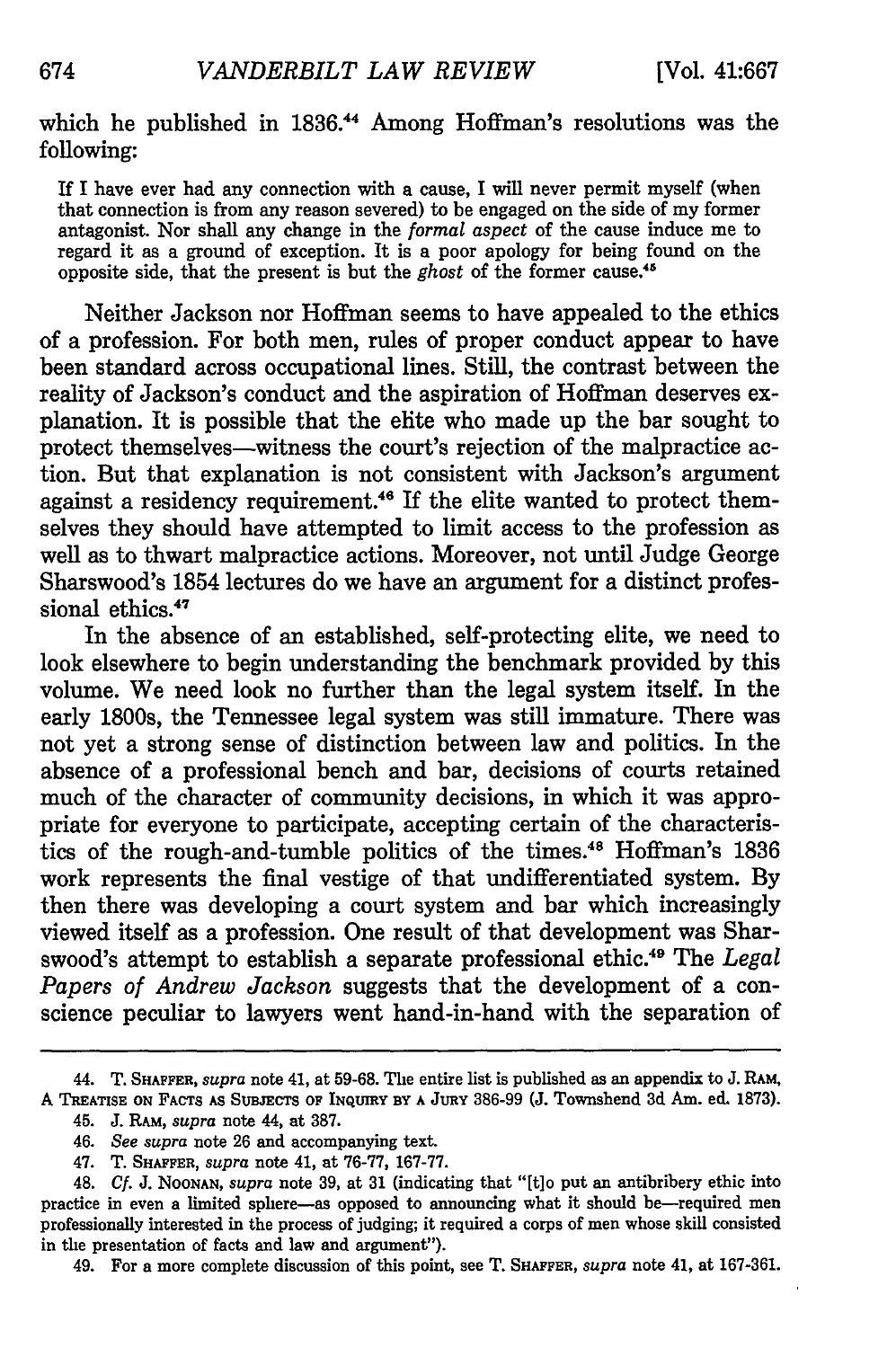law from politics and the molding of a separate legal profession. But this collection of papers achieves its purpose by suggesting that, and doubtless other topics for research.

The *Legal Papers of Andrew Jackson* thus provides a fertile starting point for further research into the emergence of an American law and the development of legal ethics. The value of the book, however, is not limited to those two topics; the cases and notes in this volume are replete with hints and nudges toward any number of other profitable paths for investigation. A wide range of scholars will therefore be indebted to the editors and publisher for making these papers readily available.